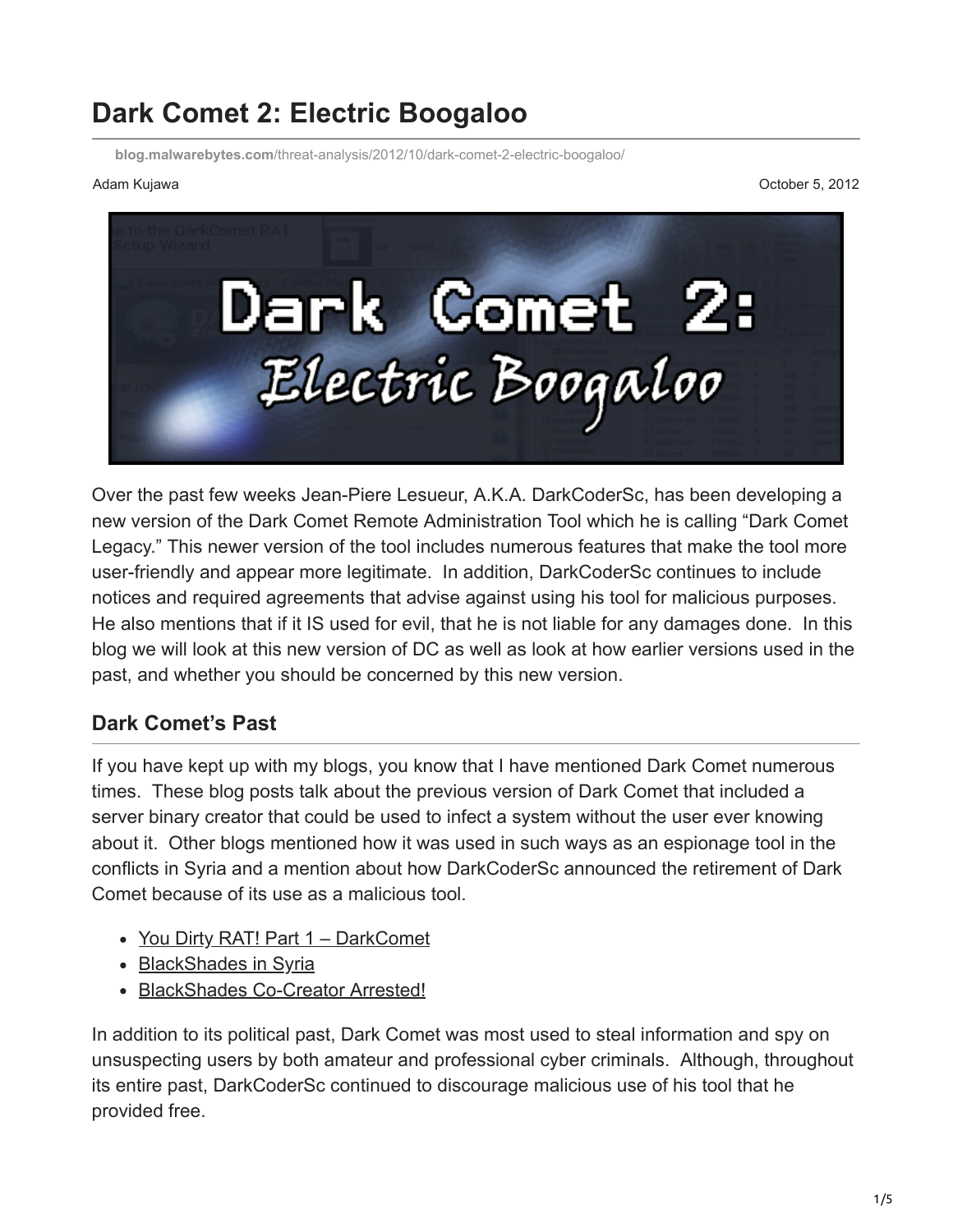### **Dark Comet Legacy**

As mentioned in the introduction, DarkCoderSc has released a new version of Dark Comet known as Dark Comet: Legacy. This new version is designed much more like legitimate software to be used by the average computer user.

| DarkComet-RAT                    | $\mathcal{R}$ Users (1) | $\frac{9}{31}$ On Connect         |                     | Users logs 2 Socket / Net                                                         |                                             |                                                       |    |                             |      | $\Box$                                    | $\mathbb{Z}$<br>$\Box$ |                                 |             |                   |                     |
|----------------------------------|-------------------------|-----------------------------------|---------------------|-----------------------------------------------------------------------------------|---------------------------------------------|-------------------------------------------------------|----|-----------------------------|------|-------------------------------------------|------------------------|---------------------------------|-------------|-------------------|---------------------|
| hSock                            | ID.                     |                                   |                     |                                                                                   | IP Wan/[La Computer  OS . SP . a % RAM Used | Language/Country                                      |    | A. C. Ping                  | Idle | Active Cap HWID                           |                        |                                 |             |                   |                     |
| <b>R</b> Unclassed users<br>1008 | Guest <sub>16</sub>     | 127.0.0.1/<br>[192.168]<br>: 1604 | WIN-300<br>/Labuser | Windows 7<br>Service Pack<br>1 [7601] 32<br>bit(C:1)                              | 24%                                         | English (United<br>States) US / XX                    | ι. | 0 <sub>Ms</sub>             | 0s   | DarkCome<br>Legacy -<br>Control<br>Module | {71f1a                 |                                 |             |                   |                     |
|                                  |                         |                                   |                     |                                                                                   |                                             | Control: [WIN-3OQV01E8RN4 / Labuser], Socket: [1008]. |    |                             |      |                                           |                        |                                 |             | الكاراد           | $\mathbf{x}$        |
|                                  |                         |                                   |                     | $\triangleright$ $\cdot$ System info<br>4 System Functions                        |                                             | <b>Process Manager</b>                                |    | Remote Registry             |      | Windows List                              |                        | <b>D</b> Uninstall Applications |             | Syst <sub>4</sub> |                     |
|                                  |                         |                                   |                     |                                                                                   | <b>IM Process Manager</b>                   | <b>Process Name</b>                                   |    | Process Path N° T           |      | PID                                       | User / Domain          | Pare                            | <b>Size</b> |                   | Priority            |
|                                  |                         |                                   |                     | <b>Remote Shell</b>                                                               | <b>Remote Registry</b>                      | <b>E [System Proce</b>                                |    | ACCESS D 1                  |      | $\mathbf{0}$                              | 4                      | $\mathbf{0}$                    |             | 0.00              | $\overline{a}$<br>÷ |
|                                  |                         |                                   |                     |                                                                                   | <b>Windows List</b>                         | audiodg.exe                                           |    | ACCESS D 4                  |      | 2180                                      | 4                      | 740                             |             | 0.00              | Na                  |
|                                  |                         |                                   |                     |                                                                                   | <b>D</b> Uninstall Applications             | $\blacksquare$ csrss.exe<br><b>THE CSTSS.exe</b>      |    | ACCESS D 9<br>ACCESS D 9    |      | 352                                       | 4<br>Ą.                | 344<br>384                      |             | 0.00<br>0.00      | Hic                 |
|                                  |                         |                                   |                     |                                                                                   | System Privileges                           | DCModule.exe                                          |    | C:\Users\ 7                 |      | 404<br>2840                               | Labuser WIN-300V0      | 216                             |             | 11.1              | Hid<br>Nd           |
|                                  |                         |                                   |                     | Hosts File<br><b>D</b> - <b>Z</b> Remote MSConfig                                 |                                             | DCViewer.exe                                          |    | $C:$ Users \ 7              |      | 1844                                      | Labuser\WIN-3OOV0      | 216                             |             | 37.8              | Nd                  |
|                                  |                         |                                   |                     | De Remote Scripting                                                               |                                             | dwm.exe                                               |    | C:\Windo                    | - 5  | 592                                       | Labuser WIN-30QV0      | 852                             |             | 41.9              | Hic                 |
|                                  |                         |                                   |                     | <b>D</b> Files manager                                                            |                                             | $\blacksquare$ explorer.exe                           |    | C:\Windo                    | 28   | 216                                       | Labuser\WIN-3OQV0      | 2700                            |             | 65.2              | No                  |
|                                  |                         |                                   |                     | <b>NO MSN Functions</b>                                                           |                                             | sass.exe                                              |    | ACCESS D 7                  |      | 512                                       | $+$                    | 392                             |             | 0.00              | $\sim$              |
|                                  |                         |                                   |                     | Surveillance<br>$D - 6D$                                                          |                                             | $\blacksquare$ Ism.exe                                |    | ACCESS D 9                  |      | 520                                       | 4                      | 392                             |             | $0.00$ No         |                     |
|                                  |                         |                                   |                     | <b>D</b> <sub>T</sub> <sup>2</sup> Network Functions<br>4 <b>A</b> Misc Functions |                                             | SearchIndexe                                          |    | ACCESS D 12                 |      | 1940                                      | 4                      | 496                             |             | $0.00$ No         |                     |
|                                  |                         |                                   |                     | <b>Print Manager</b>                                                              |                                             | services.exe                                          |    | ACCESS D 6                  |      | 496                                       | 4                      | 392                             |             | 0.00              |                     |
|                                  |                         |                                   |                     | Clipboard                                                                         |                                             | Œ۱<br>smss.exe                                        |    | ACCESS D 2                  |      | 256                                       | 4                      | 4                               |             | $0.00$ -          |                     |
|                                  |                         |                                   |                     | <b>Computer Power</b><br>$\triangleright$ $\cdot$ $\vert\cdot\vert$               |                                             | spoolsv.exe                                           |    | ACCESS D 12                 |      | 1300                                      | 4                      | 496                             |             | $0.00$ No         |                     |
|                                  |                         |                                   |                     | <b>D</b> - ILL Restart Socket                                                     |                                             | svchost.exe<br>$-21$                                  |    | ACCESS D 13<br><b>COPOS</b> |      | 1628<br>4400                              | ⊹                      | 496                             | 5.88        | 0.00              | No                  |
|                                  |                         |                                   |                     | <b>D</b> - <b>B</b> Server Actions<br>Remote Chat                                 |                                             |                                                       |    |                             |      | m.                                        |                        |                                 |             |                   |                     |
|                                  |                         |                                   |                     |                                                                                   |                                             | Number proc: 34                                       |    |                             |      |                                           | 0%                     |                                 |             |                   |                     |
| $\lceil$ (                       |                         |                                   |                     | m.                                                                                |                                             |                                                       |    |                             |      |                                           |                        |                                 |             |                   |                     |

The Dark Comet Legacy Viewer Interface

One of the more user-friendly features is the brand new installers included with both the RAT controller/client and the server module. This makes it more user-friendly because the average user can just double click the installers, install the software and even be able to find the controller application in the Start Menu. As far as the module goes, using the traditional approach by using an installer application makes it difficult for the novice attacker to try to hide the installation of the application as with the previous version of Dark Comet that could be installed by only executing the binary.



Dark Comet Legacy Module Installer Screen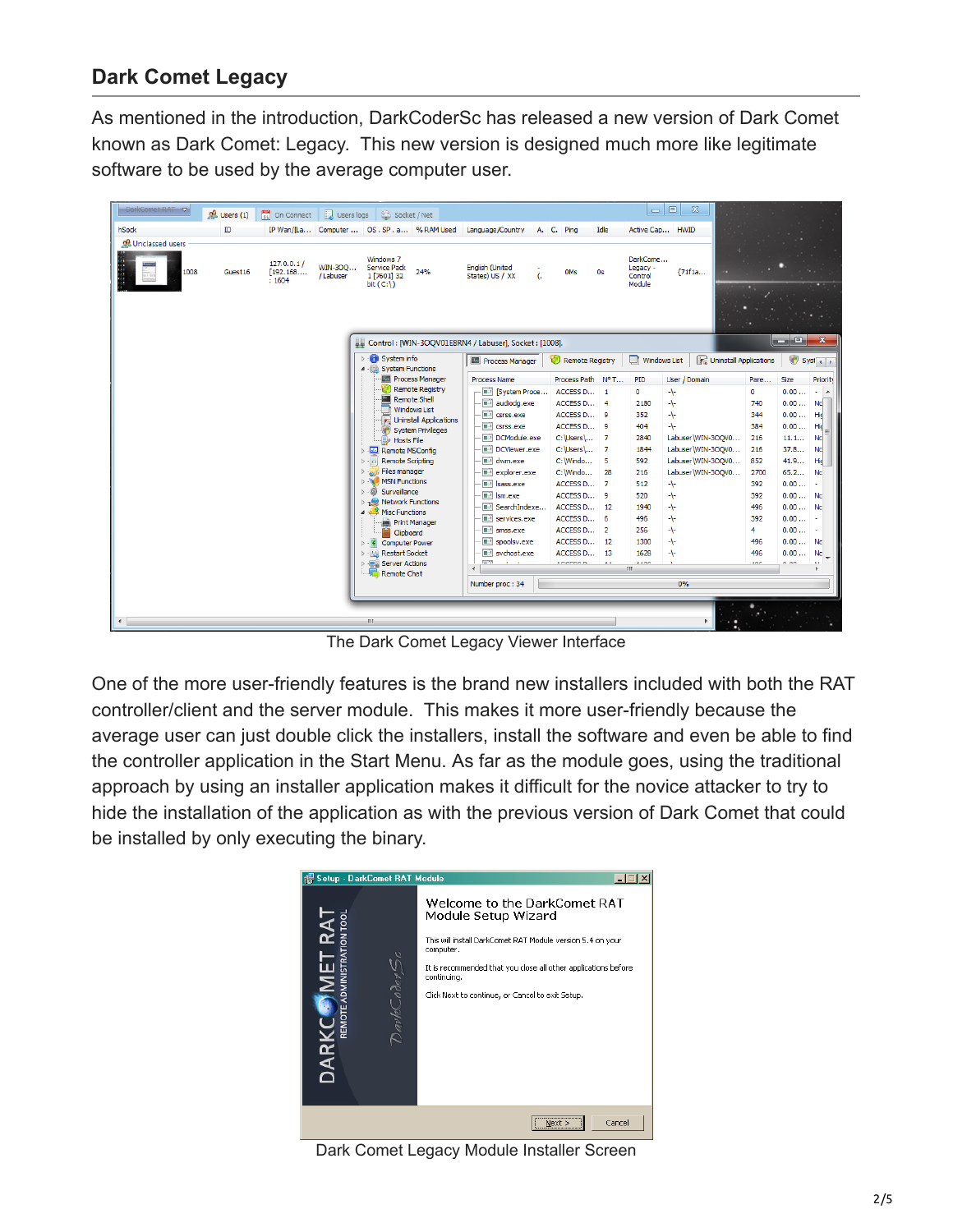In addition, the server module includes a GUI that makes it easy for the user to configure a callback address on the fly rather than needing to recreate another binary with new instructions. The use of the GUI also makes it more difficult to hide the use of the server module from an unsuspecting user who might have had their system compromised via physical means or otherwise.

|                                                   | <b>DARKCOMET RAT LEGACY</b> | PhrozenSoft © 2012. |        |  |  |  |  |  |  |  |  |
|---------------------------------------------------|-----------------------------|---------------------|--------|--|--|--|--|--|--|--|--|
|                                                   |                             |                     |        |  |  |  |  |  |  |  |  |
| 127.0.0.1                                         |                             |                     |        |  |  |  |  |  |  |  |  |
| 暠<br>1604                                         |                             |                     |        |  |  |  |  |  |  |  |  |
| Password:                                         |                             |                     |        |  |  |  |  |  |  |  |  |
| Guest <sub>16</sub>                               |                             | ē                   |        |  |  |  |  |  |  |  |  |
| F<br>Active offline keylogger during this session |                             |                     |        |  |  |  |  |  |  |  |  |
| Remote IP                                         | Lisername                   | <b>Status</b>       |        |  |  |  |  |  |  |  |  |
|                                                   |                             |                     |        |  |  |  |  |  |  |  |  |
|                                                   |                             |                     |        |  |  |  |  |  |  |  |  |
|                                                   |                             |                     |        |  |  |  |  |  |  |  |  |
|                                                   |                             |                     | þ      |  |  |  |  |  |  |  |  |
|                                                   | <b>Settings</b>             |                     |        |  |  |  |  |  |  |  |  |
|                                                   | Ш                           | About               | Active |  |  |  |  |  |  |  |  |

Dark Comet Legacy Server Module GUI

Dark Comet Legacy includes all the same functionality of the original Dark Comet, with the exception of the "Fun Functions" making it less of a tool to pull pranks on people with and more a legitimate system-monitoring tool. You could compare Dark Comet Legacy to some of the other legitimate system monitoring tools like TeamViewer; in addition, it has numerous purposes to keep your information and your family safe.

It might be used to:

- Keep an eye on your kids
- Access your system remotely in case of being locked out
- Remotely control systems on a private network
- Have access to key-logging and webcam monitoring to know who might be using your system if it is stolen.

#### **Is it still a threat?**

While there are numerous purposes for Dark Comet Legacy to be used as a legitimate system-monitoring tool, it is in no way considered "Not a threat." In fact, if you were to find the server module running on your system, you should consider yourself compromised. Numerous Anti-Malware and antivirus products will agree that Dark Comet Legacy can still be used for malicious purposes, if not for its functionality than for the ability to undermine DarkCoderSc's good intentions. I will go over a few of ways in which DC Legacy can be used in the same fashion as the original DC a little later and prove why it is necessary (at least for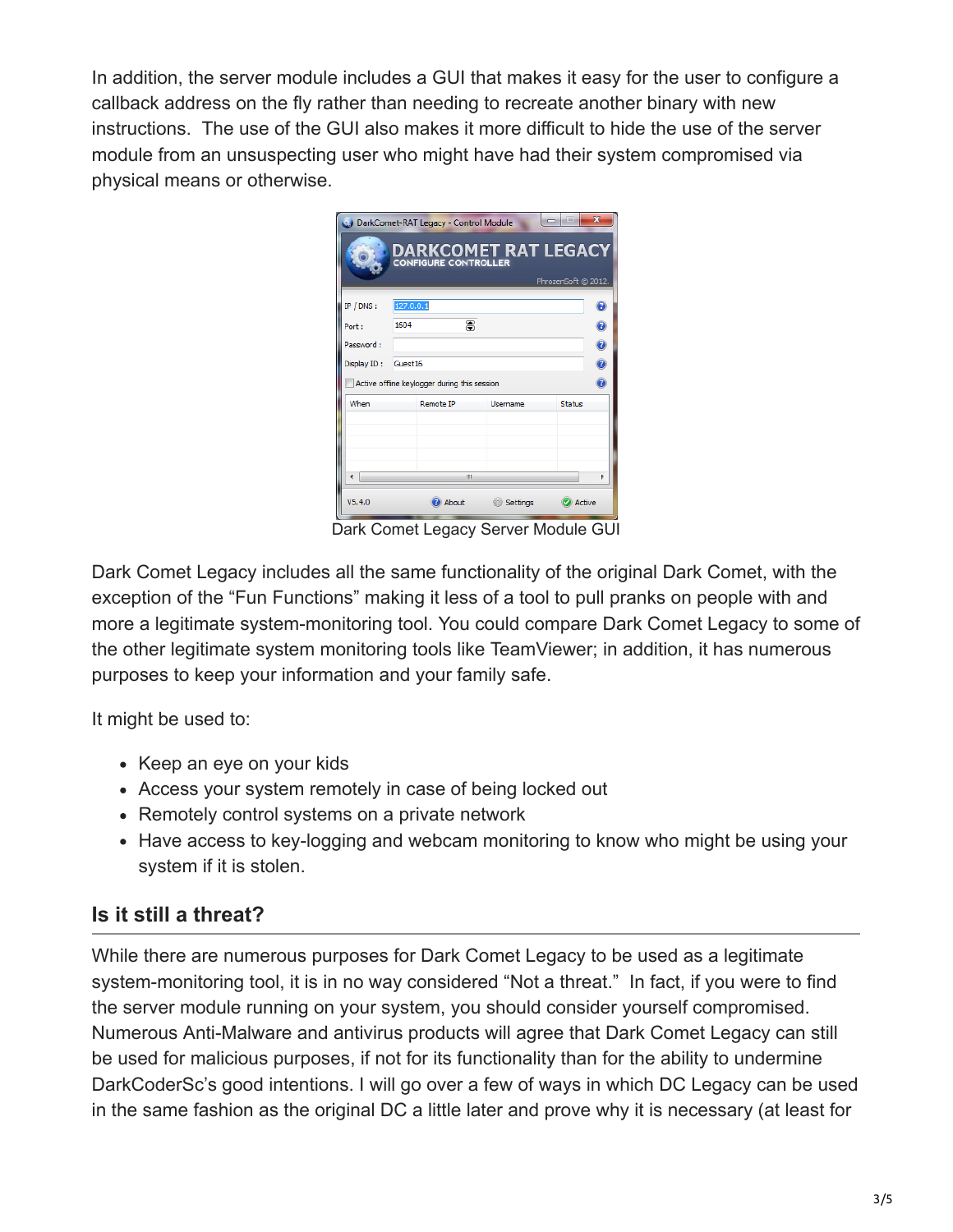now) to detect this tool as malware. DarkCoderSC and his company Phrozensoft acknowledge this fact and advise disabling Anti-Malware/antivirus applications when using DC Legacy.

## **Possible Infection Scenarios**

Now that we have described what Dark Comet Legacy is capable of and how it can be used legitimately as well as the reasons why it would be difficult for amateur cyber criminals to use it to steal personal information or more, we will look into how this tool can be used maliciously just as the original Dark Comet was.

#### **Masked as a legitimate application**

This method is commonly associated with Rogue AV products that claim to detect malicious software on an otherwise clean system and when installed, infects the system with subsequent malware. An attacker might target novice computer users, informing them that DC Legacy is actually a tool that can help the user to remove malware or make their systems run faster. This method requires a high amount of social engineering to accomplish and being able to convince a novice to install malware themselves.

#### **Installed along with other software**

This method is often found within download site installers that are included along with legitimate software from shady websites. Usually, these installers will add toolbars or spyware to the system executing it. In this case, it could easily begin the installation process for DC Legacy by explaining it as a necessary tool to make the intended application work correctly.

#### **Could be manually installed by other malware**

The installation of malware by other malware is not a new thing, however it is possible for one malware to manually install DC Legacy by modifying the registry settings, saving the files and doing everything else the installer does for the user, automatically using the malware. I can personally see this method as being used frequently by cyber-criminals attempting to spread malware.

# **Conclusion**

DarkCoderSc created the original Dark Comet with good intentions although it was abused by cyber-criminals in order to steal personal information, spy on unsuspecting users and use it for their own nefarious purposes without the user ever knowing. Dark Comet Legacy may follow the same path as its predecessor, created with even more of a legitimate purpose in mind however easily modified and molded to be used for malicious purposes. Check out the reasons behind the re-birth of Dark Comet on the Phrozensoft blog:

#### [DarkComet RAT Legacy](http://phrozenblog.com/?p=420)